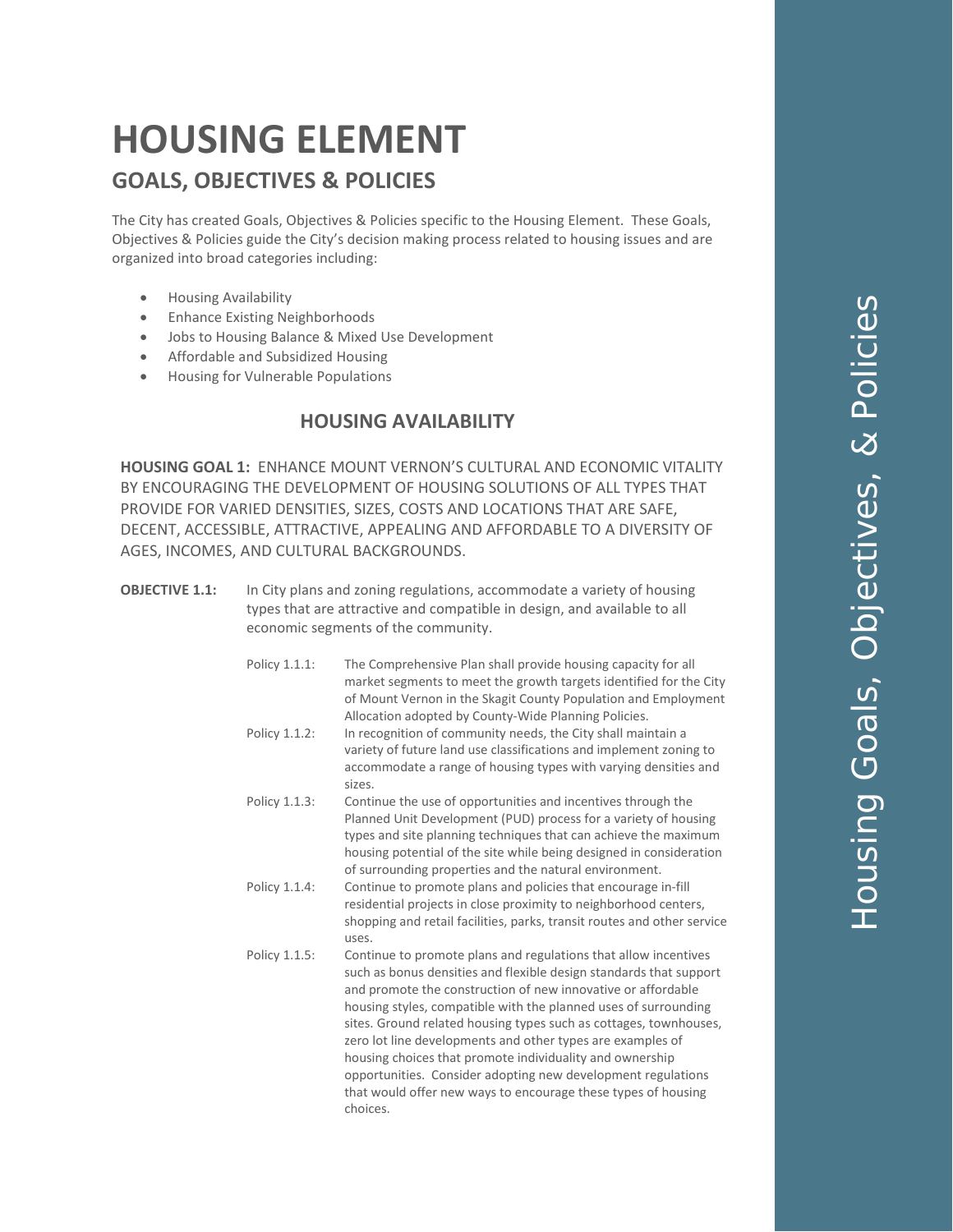- Policy 1.1.6: Continue to implement zoning requirements for manufactured homes on single family lots and ensure they provide for appropriate location and design criteria and meet state requirements.
- Policy 1.1.7: Continue to promote high density development and redevelopment in the Central Business District (C-1 zone). Analyze ways to allow housing that steps-down, or transitions, in density immediately surrounding the Central Business District. Consider completing a sub-area plan to include areas surrounding the existing C-1 zone to evaluate whether or not this zone should be expanded to these abutting areas.

## **ENHANCE EXISTING NEIGHBORHOODS**

**HOUSING GOAL 2:** PROMOTE THE PRESERVATION, MAINTENANCE AND ENHANCEMENT OF EXISTING HOUSING AND RESIDENTIAL NEIGHBORHOODS THROUGHOUT THE CITY.

| <b>OBJECTIVE 2.1:</b> | Promote infill housing that is compatible with abutting housing styles and<br>with the character of the existing neighborhood.       |                                                                                                                                                                                                                                                                                                                                                                                                                                                                                                        |  |
|-----------------------|--------------------------------------------------------------------------------------------------------------------------------------|--------------------------------------------------------------------------------------------------------------------------------------------------------------------------------------------------------------------------------------------------------------------------------------------------------------------------------------------------------------------------------------------------------------------------------------------------------------------------------------------------------|--|
|                       | Policy 2.1.1:                                                                                                                        | Encourage infill housing on vacant or underutilized parcels<br>having adequate services, and ensure that the infill<br>development is compatible with surrounding neighborhoods.                                                                                                                                                                                                                                                                                                                       |  |
|                       | Policy 2.1.2 :                                                                                                                       | Adopt development regulations that enhance existing single<br>family neighborhoods by requiring significant changes in<br>density be transitioned near these existing neighborhoods.<br>Ways to transition from higher-density to existing single-<br>family neighborhoods include (but are not limited to) the<br>following: reducing densities and building heights closest to<br>existing neighborhoods; and require landscaping treatments<br>and fencing surrounding higher density developments. |  |
|                       | Policy 2.1.3:                                                                                                                        | Consider adopting regulations such as flexible lot sizes that<br>encourage infill development on small lots consistent with the<br>neighborhood's character.                                                                                                                                                                                                                                                                                                                                           |  |
|                       | Policy 2.1.4:                                                                                                                        | Encourage the construction of attached and detached<br>accessory dwelling units in single-family districts subject to<br>specific development, design and owner occupancy<br>provisions.                                                                                                                                                                                                                                                                                                               |  |
| <b>OBJECTIVE 2.2</b>  | Enhance the value, character and health of the City's existing housing<br>stock by improving and extending the life of such housing. |                                                                                                                                                                                                                                                                                                                                                                                                                                                                                                        |  |
|                       | Policy 2.2.1:                                                                                                                        | In cooperation with the County and public or private housing<br>agencies, the City should periodically assess housing<br>conditions to identify areas of the city needing rehabilitation<br>and to monitor previous rehabilitation efforts, contingent<br>upon funding availability.                                                                                                                                                                                                                   |  |
|                       | Policy 2.2.2:                                                                                                                        | Encourage private reinvestment in residential neighborhoods<br>and private rehabilitation of existing housing by providing<br>information, technical assistance, and referrals to appropriate<br>agencies and organizations.                                                                                                                                                                                                                                                                           |  |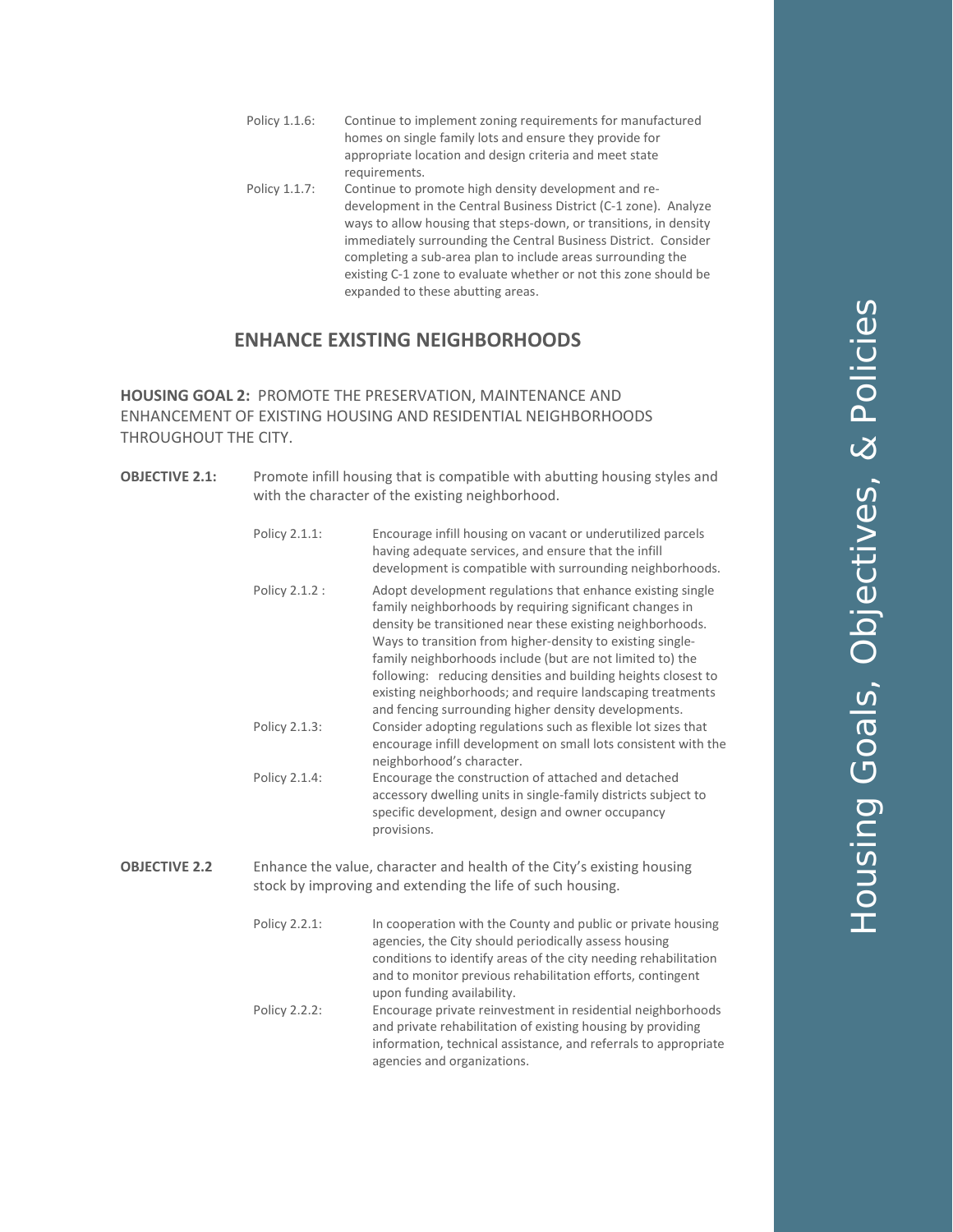- Policy 2.2.3: Consider additional funding to strengthen the City's existing code enforcement efforts with the goal of reducing the amount of substandard housing, renovation of homes in need of repair, and to preserve the health, safety and affordability of the City's existing housing stock. Policy 2.2.4: In cooperation with Skagit County, the City should encourage the preservation of existing housing. Private investment should be
	- encouraged in older residential neighborhoods, manufactured home parks, and multifamily complexes to ensure the health, safety and affordability of existing housing. Programs supporting weatherization, home repair and rehabilitation, and infrastructure maintenance should be supported.

## **JOBS-HOUSING BALANCE & MIXED-USE REGULATIONS**

**HOUSING GOAL 3:** ENCOURAGE LIVING-WAGE JOB RETENTION AND CREATION IN THE CITY SO THAT RESIDENTS ARE NOT FORCED TO COMMUTE OUT OF MOUNT VERNON TO WORK.

- **OBJECTIVE 3.1:** Promote policies to increase the ratio of living wage jobs to housing within the City.
	- Policy 3.1.1: Encourage the creation of mixed-use areas throughout the City characterized by living wage jobs, mixed income housing, and ample public open spaces all within a walkable urban context.

## **AFFORDABLE AND SUBSIDIZED HOUSING**

**HOUSING GOAL 4:** ENCOURAGE SAFE, DECENT, ACCESSIBLE, ATTRACTIVE AND AFFORDABLE HOUSING DEVELOPMENT THAT MEETS COMMUNITY NEEDS AND IS INTEGRATED INTO, AND THROUGHOUT, THE COMMUNITY INCLUDING AREAS OF HIGHER LAND COST WHERE GREATER SUBSIDIES MAY BE NEEDED.

- **OBJECTIVE 4.1:** Encourage the creation of ownership and rental housing that is affordable for all households within the City, with a particular emphasis on low, verylow, and extremely-low income households as defined by the U.S. Department of Housing and Urban Development (HUD).
	- Policy 4.1.1: Evaluate the adoption of zoning regulations targeted at otherwise market-rate developments that require *or* incentivize a minimum percentage of new dwelling units and/or lots that are created (whether multi-family or single-family) be income restricted. Policy 4.1.2: Evaluate the adoption of zoning regulations that would allow multi-family residential developments that are income-restricted to those at or below 60 percent of the area median income for at least fifty years to be located in zoning districts other than multifamily residential. Policy 4.1.3: Evaluate the adoption of zoning regulations that provide bonuses in density for developments that create income restricted units aimed at those earning less than 80% of the area median income (AMI) with greater bonuses provided to housing reserved for

those earning 60% of the AMI and below.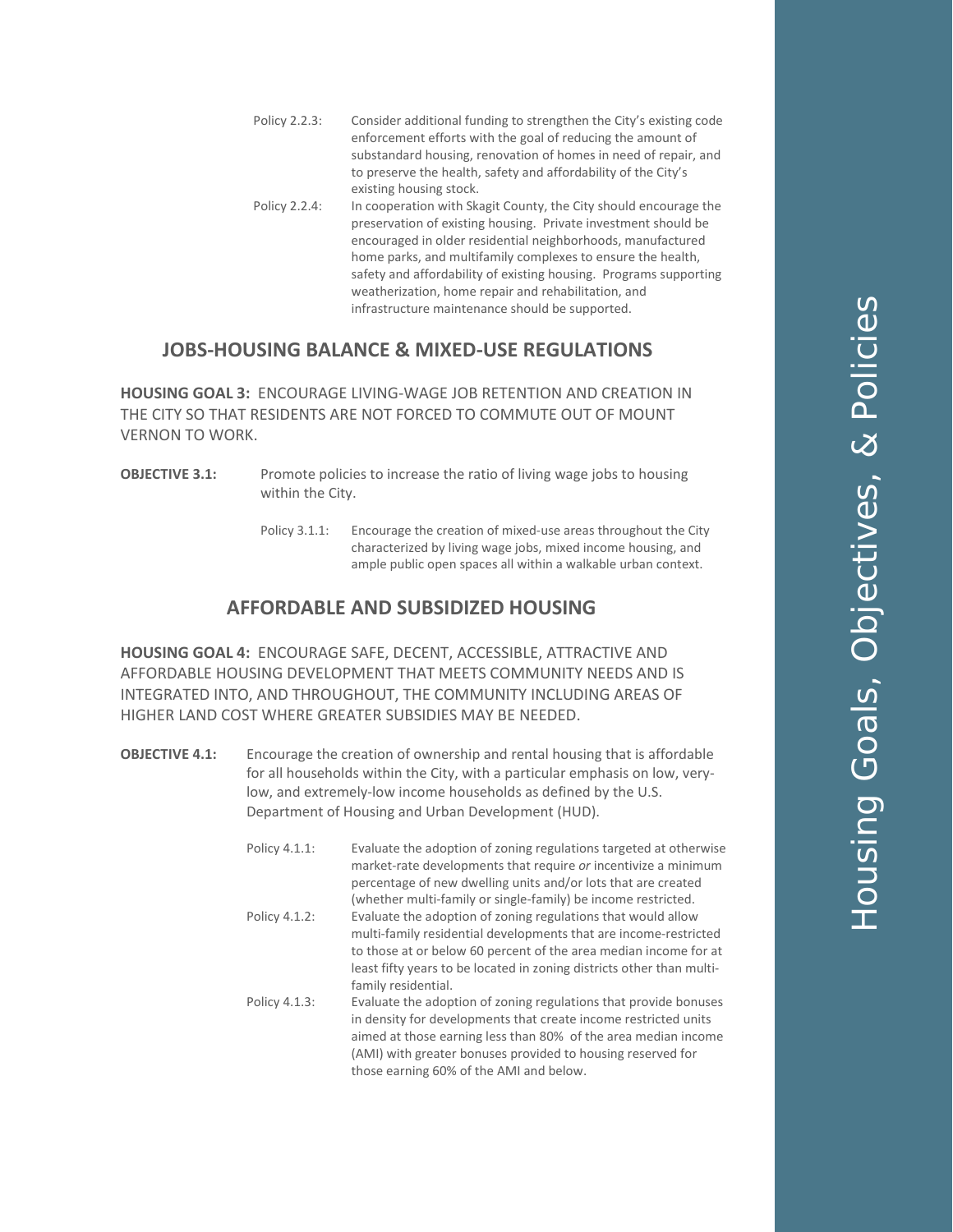- Policy 4.1.4 : Encourage affordable housing to be dispersed throughout the City, within each Census tract, rather than overly concentrated in a few locations.
- Policy 4.1.5 : Where affordable housing is proposed together with market rate housing, affordable housing units should be comparable in design, integrated into the whole development, and should match the tenure of the whole development.
- Policy 4.1.6 : Maintain and explore enhancing regulatory incentives to encourage the production and preservation of affordable ownership and rental housing such as through density bonuses, impact fee reductions, permit fast -tracking, or other methods.
- Policy 4.1.7 : Ensure during development review processes that all affordable housing created in the city with public funds or by regulatory incentives remains affordable for the longest possible term; at a minimum 50 years.
- Policy 4.1.8 Identify and catalogue real property owned by the City that is no longer required for its purposes and is suitable for the development of affordable housing for very -low to moderate income households. The inventory should be provided to the State Office of Community Development in accordance with state law.
- **OBJECTIVE 4.2 :** Prioritize the preservation of the affordability, health, safety and quality of the City's existing housing stock.
	- Policy 4.2.1 In conjunction with public and private housing providers, the City should identify and encourage preservation of affordable units in publicly assisted (subsidized) housing developments that are at risk of converting to market -rate housing.
	- Policy 4.2.2: Encourage relocation assistance and replacement housing to be developed, where feasible, to help low -income households when displacement is unavoidable.
- **OBJECTIVE 4.3 :** Work collaboratively with other jurisdictions, agencies and stakeholders to promote the preservation and creation of local and regional affordable housing strategies.
	- Policy 4.3.1: Be an active participant in the multi-jurisdictional affordable housing program and cooperative efforts that will be guided by the Skagit County of Governments in 2016/2017 that will identify strategies to promote an adequate and diversified supply of countywide housing for all residents. Policy 4.3.2: Encourage, assist, and partner with organizations that can construct, manage, and provide affordable housing to those earning 80% or less of the AMI during all stages of siting and project planning and when applying for county, state and federal funding. Policy 4.3.3: Work regionally and with other jurisdictions to jointly fund affordable housing. Policy 4.3.4: Support state and federal funding and policies that promote affordable housing. Policy 4.3.5: Explore with the County, other local jurisdictions, and private lending institutions the availability and enhancement of educational programs for first time homebuyers.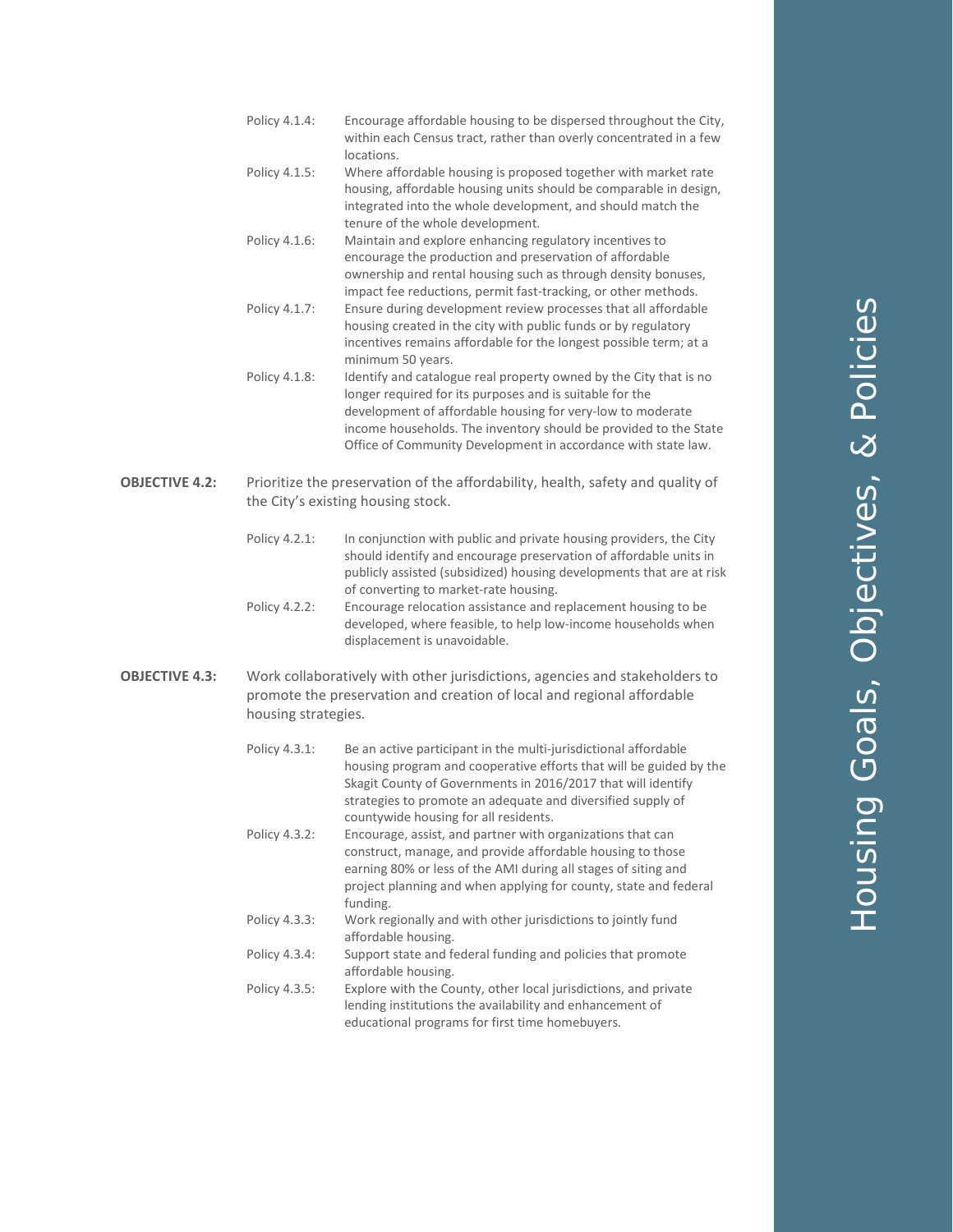- Policy 4.3.6: Coordinate with private lending institutions to encourage the creation and availability of financing mechanisms such as reverse mortgage programs, housing trust funds, and loan pools for local financing of affordable housing.
- Policy 4.3.7: Encourage interjurisdictional cooperative efforts and public-private partnerships to advance the creation of affordable and special needs housing.
- Policy 4.3.8: Continue to promote home ownership for low-Income Households earning up to 80% of the median income through support of the Home Trust of Skagit and other similar organizations that could be created in the future.
- **OBJECTIVE 4.4:** Create an evidence based system for collecting and analyzing data and plan adaptive strategies that will assist the City in proactively encouraging the preservation and creation of affordable housing in the City.
	- Policy 4.4.1: Consider adopting a schedule to have the Community & Economic Development Department (CEDD) report to Council on the number of renters and owners that are paying 30% or more of their income on housing in the Mount Vernon Metropolitan Statistical Area (MSA) as reported through the Comprehensive Housing Affordability Strategy (CHAS) Data Query Tool from the U.S. Department of Housing and Urban Development (HUD). Providing an annual report should be considered the goal for such reporting; however, the timing of such a report should be following the release of previously unreported data from HUD. Should other data that complies with industry accepted methods that use sound estimating and statistical methodologies become available, in addition to the referenced HUD data, Council could consider requesting CEDD staff to report on this data as well. This report could provide Council with an opportunity to reassess and adjust policies and development regulations to meet low income housing needs.

#### **HOUSING FOR VULNERABLE POPULATIONS**

**HOUSING GOAL 5:** PROMOTE THE DEVELOPMENT, AND COLLABORATE WITH SERVICE PROVIDERS, TO DEVELOP A VARIETY OF HOUSING SOLUTIONS FOR THOSE WITH SPECIAL NEEDS INCLUDING, BUT NOT LIMITED TO:

- VICTIMS OF DOMESTIC VIOLENCE;
- PERSONS AFFLICTED WITH ALCOHOL/DRUG ADDICTION;
- PERSONS AFFLICTED WITH BEHAVIOR HEALTH ISSUES;
- PERSONS COMING FROM CORRECTIONS AND PSYCHIATRIC INSTITUTIONS, NURSING HOMES AND FOSTER CARE; AND,
- PERSONS THAT ARE HOMELESS.
- **OBJECTIVE 5.1:** Work closely with appropriate agencies in the region to develop and implement policies and programs addressing special housing needs for vulnerable populations.